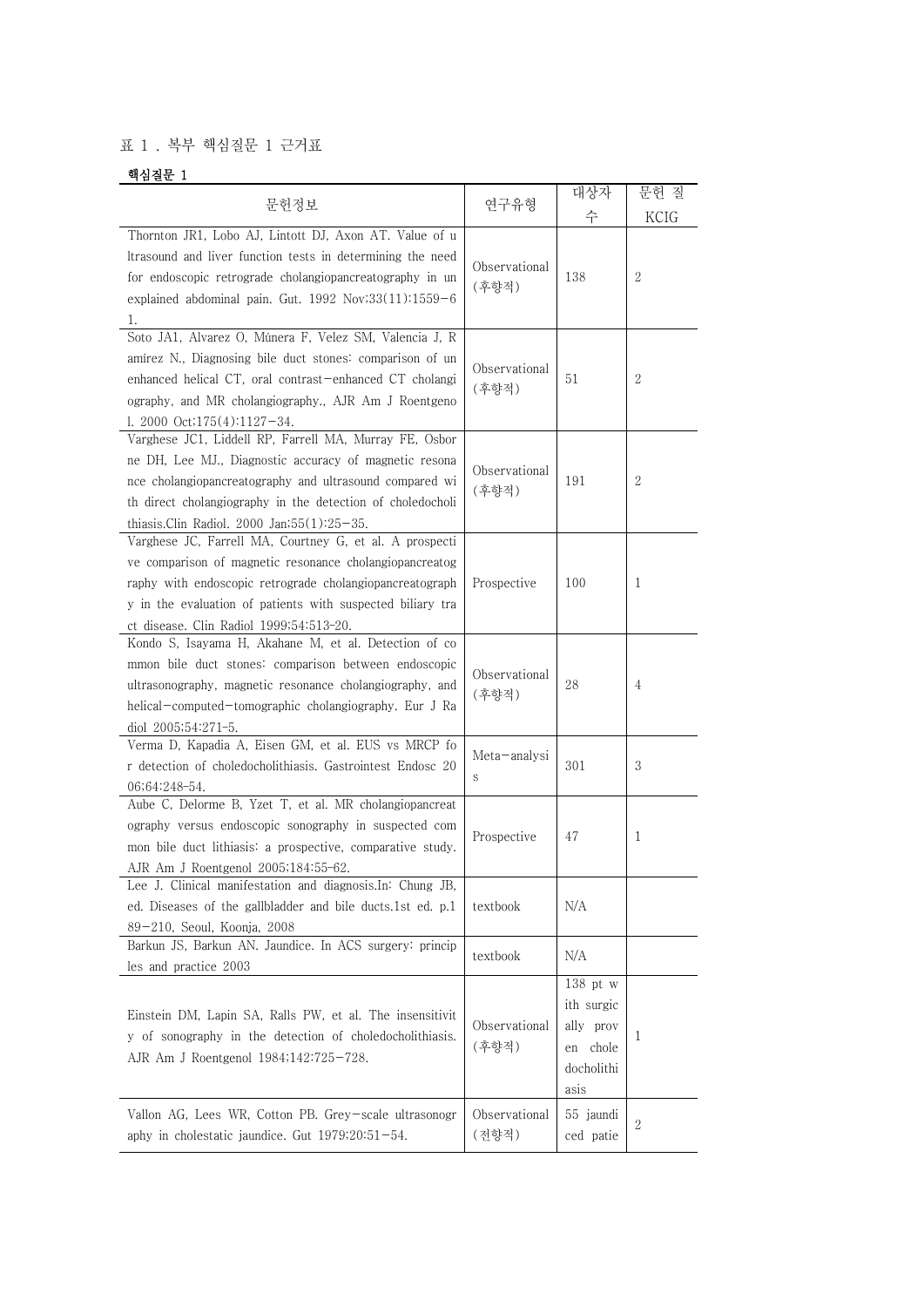|                                                                                                                                                                                                                               |                        | nts                                                                                                                                 |   |  |
|-------------------------------------------------------------------------------------------------------------------------------------------------------------------------------------------------------------------------------|------------------------|-------------------------------------------------------------------------------------------------------------------------------------|---|--|
| Cronan JJ. US diagnosis of choledocholithiasis: a reapprai<br>sal. Radiology 1986;161:133-134.                                                                                                                                | Observational<br>(전향적) | 78 conce<br>cutive pa<br>tients wi<br>th choled<br>ocholithia<br>sis                                                                | 2 |  |
| O'Connor HJ, Hamilton I, Ellis WR, et al. Ultrasound det<br>ection of choledocholithiasis: prospective comparison with<br>ERCP in the postcholecystectomy patient. Gastrointest R<br>adiol 1986;11:161-164.                   | Observational<br>(전향적) | 59 unsel<br>ected sy<br>mptomati<br>c postch<br>olecystec<br>tomy pat<br>ients                                                      | 1 |  |
| Lapis JL, Orlando RC, Mittelstaedt CA, et al. Ultrasonogr<br>aphy in the diagnosis of obstructive jaundice. Ann Intern<br>Med $1978;89:61-63$ .                                                                               | Observational<br>(전향적) | 47 patien<br>ts with c<br>holestatic<br>jaundice                                                                                    | 1 |  |
| Baron RL, Stanley RJ, Lee JKT, et al. A prospective co<br>mparison of the evaluation of biliary obstruction using co<br>mputed tomography and ultrasonography. Radiology 1982;<br>$145:91-98$                                 | Prospective            | 92 patien<br>ts                                                                                                                     | 1 |  |
| Mitchell SE, Clark RA. A comparison of computed tomog<br>raphy and sonography in choledocholithiasis. AJR Am J R<br>oentgenol 1984;142:729-733.                                                                               | Observational<br>(후향적) | 54 patien<br>ts                                                                                                                     | 4 |  |
| Pedersen OM, Nordgard K, Kvinnsland S. Value of sonog<br>raphy in obstructive jaundice. Limitations of bile duct cal<br>iber as an index of obstruction. Scand J Gastroenterol 19<br>87;22:975-981                            | Observational<br>(후향적) | 176 patie<br>nts with<br>jaundice                                                                                                   | 4 |  |
| Soto JA, Alvarez O, Munera F, et al. Diagnosing bile duc<br>t stones: comparison of unenhanced helical CT, oral-cont<br>rast enhanced CT cholangiography, and MR cholangiograp<br>hy. AJR Am J Roentgenol 2000;175:1127-1134. | Prospective            | 51 patien<br>ts referr<br>ed for en<br>doscopic<br>retrograd<br>e cholang<br>iography<br>of suspe<br>cted bilia<br>ry stones        | T |  |
| Neitlich JD, Topazian M, Smith RC, et al. Detection of c<br>holedocholithiasis: comparison of unenhanced helical CT a<br>nd endoscopic retrograde cholangiopancreatography. Radio<br>logy 1997;203:753-757.                   | Observational<br>(전향적) | 51 patien<br>(aged<br>ts<br>$18 - 94$ y<br>ears) wit<br>h clinicall<br>y suspec<br>ted chole<br>docholithi<br>asis unde<br>rwent un | 1 |  |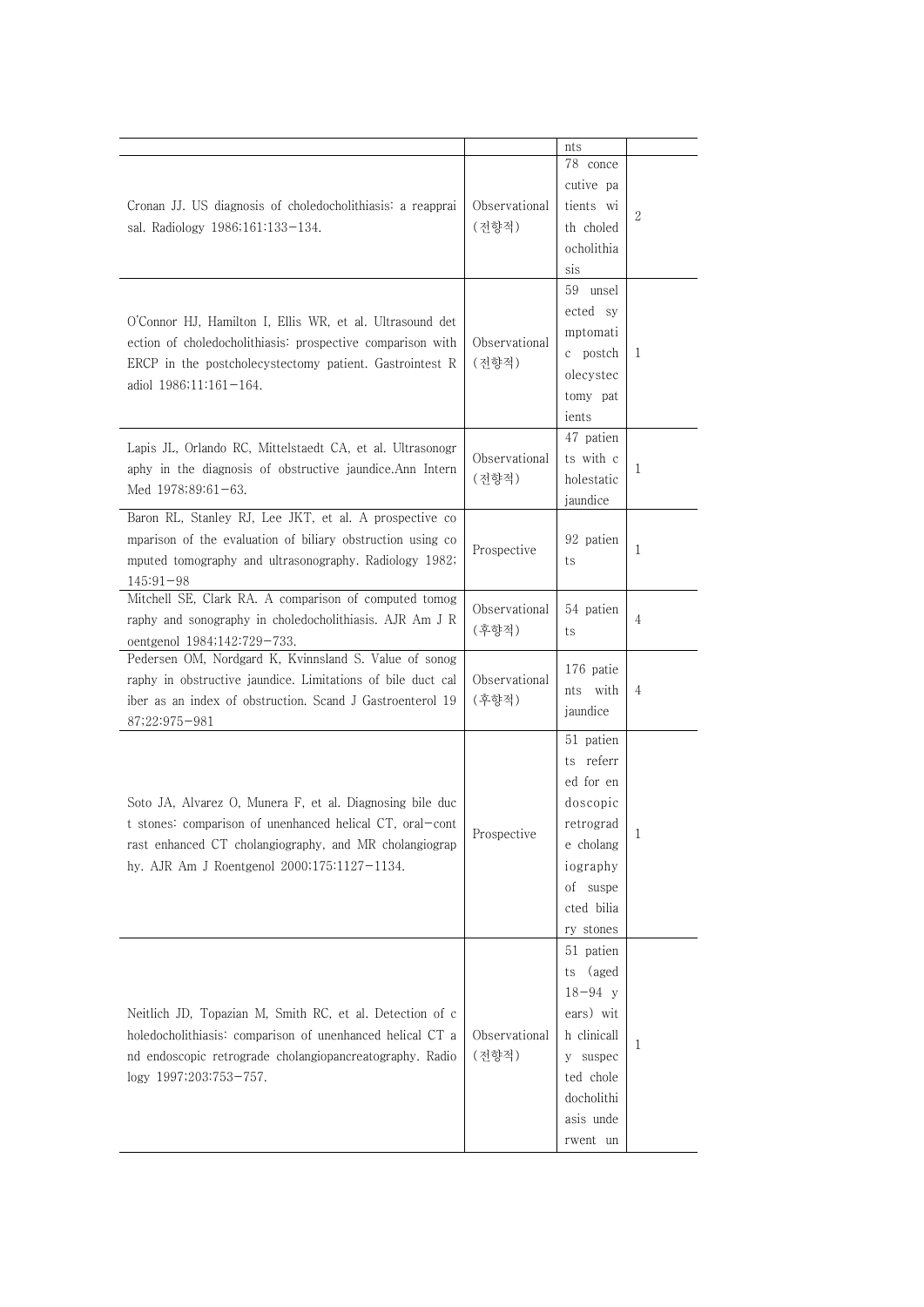| $en-$ hanc<br>ed helica<br>1 CT im<br>me<br>266 patie<br>nts with                                     |
|-------------------------------------------------------------------------------------------------------|
|                                                                                                       |
|                                                                                                       |
|                                                                                                       |
|                                                                                                       |
|                                                                                                       |
| clinically                                                                                            |
| suspecte                                                                                              |
| d choled                                                                                              |
| ocholithia                                                                                            |
| Tseng CW, Chen CC, Chen TS, et al. Can computed tom<br>sis under                                      |
| ography with coronal reconstruction improve the diagnosi<br>Observational<br>going ab<br>1            |
| $-$ Dx<br>s of choledocholithiasis? J Gastroenterol Hepatol 2008;2<br>dominal                         |
| CT befor<br>$3:1586 - 1589.$                                                                          |
| e endosc                                                                                              |
| opic retr                                                                                             |
| ograde c                                                                                              |
| holangiop                                                                                             |
| ancreatog                                                                                             |
| raphy                                                                                                 |
| 94 patien                                                                                             |
| ts who u                                                                                              |
| nderwent                                                                                              |
| abdomina<br>Anderson SW, Rho E, Soto JA. Detection of biliary duct                                    |
| $1\,64$ – det<br>narrowing and choledocholithiasis: accuracy of portal ven<br>Observational           |
| ector CT<br>1<br>ous phase multidetector CT. Radiology 2008;247:418-42<br>$-$ Dx                      |
| within 2<br>7.                                                                                        |
| months o                                                                                              |
| <b>MRCP</b><br>f                                                                                      |
| and/or $E$                                                                                            |
| <b>RCP</b>                                                                                            |
| 72 patien                                                                                             |
| ts under                                                                                              |
| went abd<br>Anderson SW, Lucey BC, Varghese JC, Soto JA. Accurac                                      |
| Observational<br>ominal M<br>y of MDCT in the diagnosis of choledocholithiasis. AJR<br>1              |
| $-$ Dx<br>DCT and<br>Am J Roentgenol 2006;187:174-180.                                                |
| ERCP wi                                                                                               |
| thin 3 m                                                                                              |
| onths                                                                                                 |
| Kim DI, Lee HS, Kim JN, et al. Role of Multidetector C                                                |
| omputerized Tomography (MDCT) in Identification of Co<br>Observational<br>164 patie<br>$\mathbf{2}$   |
| mmon Bile Duct Stone: Comparison with ERCP. Korean J<br>$-$ Dx<br>nts                                 |
| Gastrointest Endosc 2007;35:235-242.                                                                  |
| Kiriyama S, Takada T, Strasberg SM, Solomkin JS, et al.                                               |
| 5. TG13 guidelines for diagnosis and severity grading of<br>guideline<br>1                            |
| acute cholangitis J Hepatobiliary Pancreat Sci 2013;20:24                                             |
| $-34.$                                                                                                |
| Observational<br>Pasanen PA, Partanen KP, Pikkarainen PH, Alhava EM, J<br>220 total<br>$\overline{2}$ |
| anatuinen EK, Pirinen AE. A comparison of ultrasound, c<br>$-$ Dx<br>patients.                        |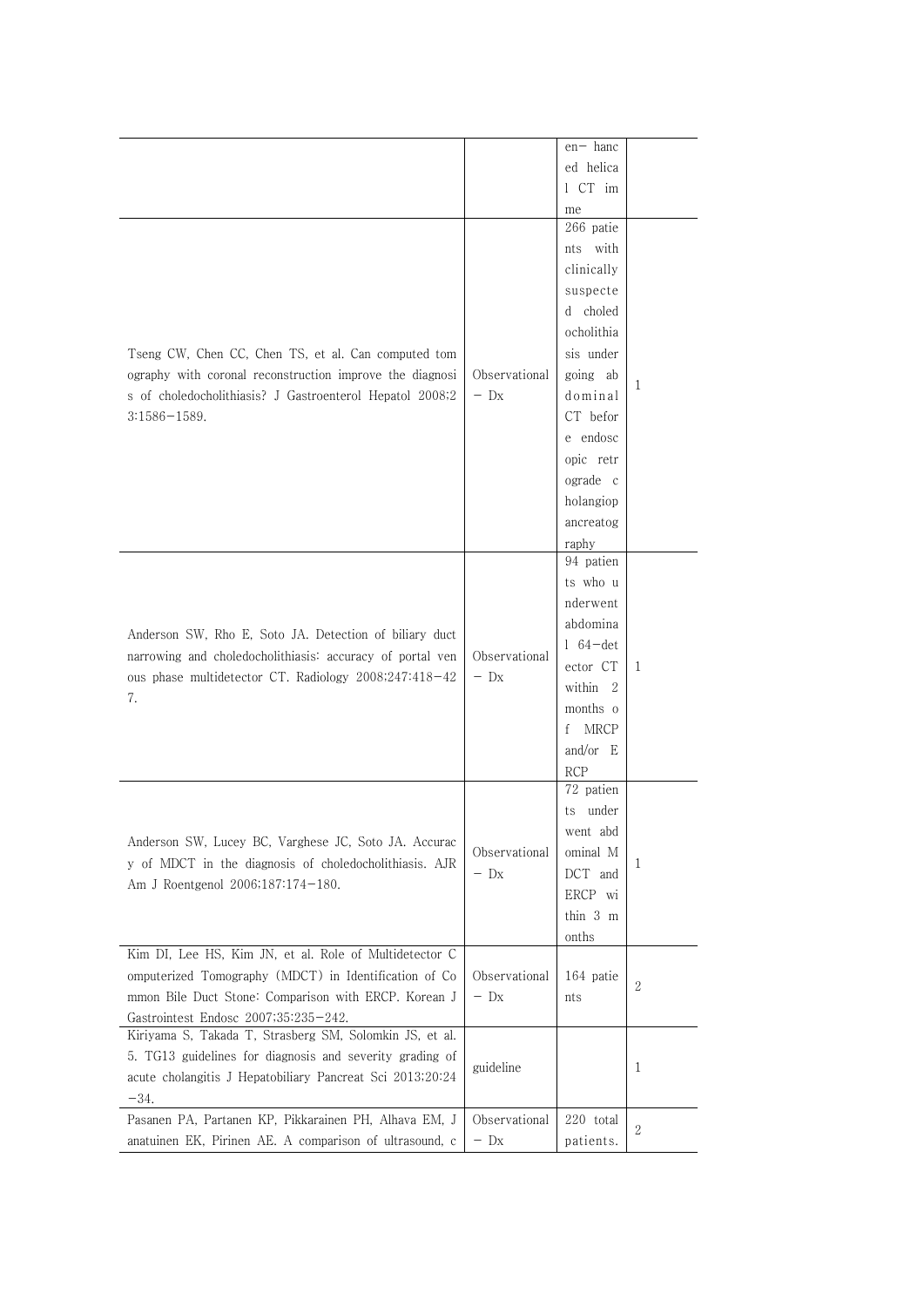| Patients<br>with jaun<br>$dice (n=$<br>omputed tomography and endoscopic retrograde cholangio<br>187)<br><sub>or</sub><br>pancreatography in the differential diagnosis of benign an<br>cholestas<br>d malignant jaundice and cholestasis. Eur J Surg 1993; 1<br>is withou<br>$59(1):23-29.$<br>t jaundic<br>$(n=3)$<br>e<br>3)<br>41 patien<br>ts (all pa<br>tients ex<br>amined b<br>y US, an<br>d 39 of<br>Chen WX, Xie QG, Zhang WF, et al. Multiple imaging tec<br>Observational<br>hniques in the diagnosis of ampullary carcinoma. Hepatob<br>2<br>them rec<br>$-$ Dx<br>iliary Pancreat Dis Int 2008; $7(6):649-653$ .<br>eived en<br>hanced C<br>T, 29 M<br>RCP, and<br>25<br>ERC<br>P)<br>Tongdee T, Amornvittayachan O, Tongdee R. Accuracy o<br>f multidetector computed tomography cholangiography in<br>Observational<br>50 patien<br>$\boldsymbol{2}$<br>evaluation of cause of biliary tract obstruction. J Med As<br>$-$ Dx<br>ts<br>soc Thai 2010; 93(5):566-573.<br>266 patie<br>nts; $163$<br>Tseng CW, Chen CC, Chen TS, Chang FY, Lin HC, Lee<br>choledoc<br>SD. Can computed tomography with coronal reconstructio<br>holit hias<br>Observational<br>$\overline{2}$<br>n improve the diagnosis of choledocholithiasis? J Gastroe<br>is patient<br>$-$ Dx<br>nterol Hepatol 2008; 23(10):1586-1589.<br>s divided<br>into thre<br>e groups<br>Bang BW, Jeong S, Lee DH, Kim CH, Cho SG, Jeon YS.<br>Curved planar reformatted images of MDCT for differenti<br>Observational<br>173 patie<br>2<br>ation of biliary stent occlusion in patients with malignant<br>$-$ Dx<br>nts<br>biliary obstruction. AJR 2010; 194(6):1509-1514.<br>72 patien<br>ts 33 pat<br>ients had<br>scans pe<br>Anderson SW, Lucey BC, Varghese JC, Soto JA. Accurac<br>rformed<br>Observational<br>with IV<br>$\mathbf{2}$<br>y of MDCT in the diagnosis of choledocholithiasis. AJR<br>$-$ Dx<br>2006; 187(1):174-180.<br>contrast<br>agent onl<br>y, 15 pat<br>ients had<br>scans pe |  |  |  |
|---------------------------------------------------------------------------------------------------------------------------------------------------------------------------------------------------------------------------------------------------------------------------------------------------------------------------------------------------------------------------------------------------------------------------------------------------------------------------------------------------------------------------------------------------------------------------------------------------------------------------------------------------------------------------------------------------------------------------------------------------------------------------------------------------------------------------------------------------------------------------------------------------------------------------------------------------------------------------------------------------------------------------------------------------------------------------------------------------------------------------------------------------------------------------------------------------------------------------------------------------------------------------------------------------------------------------------------------------------------------------------------------------------------------------------------------------------------------------------------------------------------------------------------------------------------------------------------------------------------------------------------------------------------------------------------------------------------------------------------------------------------------------------------------------------------------------------------------------------------------------------------------------------------------------------------------------------------------------------------|--|--|--|
|                                                                                                                                                                                                                                                                                                                                                                                                                                                                                                                                                                                                                                                                                                                                                                                                                                                                                                                                                                                                                                                                                                                                                                                                                                                                                                                                                                                                                                                                                                                                                                                                                                                                                                                                                                                                                                                                                                                                                                                       |  |  |  |
|                                                                                                                                                                                                                                                                                                                                                                                                                                                                                                                                                                                                                                                                                                                                                                                                                                                                                                                                                                                                                                                                                                                                                                                                                                                                                                                                                                                                                                                                                                                                                                                                                                                                                                                                                                                                                                                                                                                                                                                       |  |  |  |
|                                                                                                                                                                                                                                                                                                                                                                                                                                                                                                                                                                                                                                                                                                                                                                                                                                                                                                                                                                                                                                                                                                                                                                                                                                                                                                                                                                                                                                                                                                                                                                                                                                                                                                                                                                                                                                                                                                                                                                                       |  |  |  |
|                                                                                                                                                                                                                                                                                                                                                                                                                                                                                                                                                                                                                                                                                                                                                                                                                                                                                                                                                                                                                                                                                                                                                                                                                                                                                                                                                                                                                                                                                                                                                                                                                                                                                                                                                                                                                                                                                                                                                                                       |  |  |  |
|                                                                                                                                                                                                                                                                                                                                                                                                                                                                                                                                                                                                                                                                                                                                                                                                                                                                                                                                                                                                                                                                                                                                                                                                                                                                                                                                                                                                                                                                                                                                                                                                                                                                                                                                                                                                                                                                                                                                                                                       |  |  |  |
|                                                                                                                                                                                                                                                                                                                                                                                                                                                                                                                                                                                                                                                                                                                                                                                                                                                                                                                                                                                                                                                                                                                                                                                                                                                                                                                                                                                                                                                                                                                                                                                                                                                                                                                                                                                                                                                                                                                                                                                       |  |  |  |
|                                                                                                                                                                                                                                                                                                                                                                                                                                                                                                                                                                                                                                                                                                                                                                                                                                                                                                                                                                                                                                                                                                                                                                                                                                                                                                                                                                                                                                                                                                                                                                                                                                                                                                                                                                                                                                                                                                                                                                                       |  |  |  |
|                                                                                                                                                                                                                                                                                                                                                                                                                                                                                                                                                                                                                                                                                                                                                                                                                                                                                                                                                                                                                                                                                                                                                                                                                                                                                                                                                                                                                                                                                                                                                                                                                                                                                                                                                                                                                                                                                                                                                                                       |  |  |  |
|                                                                                                                                                                                                                                                                                                                                                                                                                                                                                                                                                                                                                                                                                                                                                                                                                                                                                                                                                                                                                                                                                                                                                                                                                                                                                                                                                                                                                                                                                                                                                                                                                                                                                                                                                                                                                                                                                                                                                                                       |  |  |  |
|                                                                                                                                                                                                                                                                                                                                                                                                                                                                                                                                                                                                                                                                                                                                                                                                                                                                                                                                                                                                                                                                                                                                                                                                                                                                                                                                                                                                                                                                                                                                                                                                                                                                                                                                                                                                                                                                                                                                                                                       |  |  |  |
|                                                                                                                                                                                                                                                                                                                                                                                                                                                                                                                                                                                                                                                                                                                                                                                                                                                                                                                                                                                                                                                                                                                                                                                                                                                                                                                                                                                                                                                                                                                                                                                                                                                                                                                                                                                                                                                                                                                                                                                       |  |  |  |
|                                                                                                                                                                                                                                                                                                                                                                                                                                                                                                                                                                                                                                                                                                                                                                                                                                                                                                                                                                                                                                                                                                                                                                                                                                                                                                                                                                                                                                                                                                                                                                                                                                                                                                                                                                                                                                                                                                                                                                                       |  |  |  |
|                                                                                                                                                                                                                                                                                                                                                                                                                                                                                                                                                                                                                                                                                                                                                                                                                                                                                                                                                                                                                                                                                                                                                                                                                                                                                                                                                                                                                                                                                                                                                                                                                                                                                                                                                                                                                                                                                                                                                                                       |  |  |  |
|                                                                                                                                                                                                                                                                                                                                                                                                                                                                                                                                                                                                                                                                                                                                                                                                                                                                                                                                                                                                                                                                                                                                                                                                                                                                                                                                                                                                                                                                                                                                                                                                                                                                                                                                                                                                                                                                                                                                                                                       |  |  |  |
|                                                                                                                                                                                                                                                                                                                                                                                                                                                                                                                                                                                                                                                                                                                                                                                                                                                                                                                                                                                                                                                                                                                                                                                                                                                                                                                                                                                                                                                                                                                                                                                                                                                                                                                                                                                                                                                                                                                                                                                       |  |  |  |
|                                                                                                                                                                                                                                                                                                                                                                                                                                                                                                                                                                                                                                                                                                                                                                                                                                                                                                                                                                                                                                                                                                                                                                                                                                                                                                                                                                                                                                                                                                                                                                                                                                                                                                                                                                                                                                                                                                                                                                                       |  |  |  |
|                                                                                                                                                                                                                                                                                                                                                                                                                                                                                                                                                                                                                                                                                                                                                                                                                                                                                                                                                                                                                                                                                                                                                                                                                                                                                                                                                                                                                                                                                                                                                                                                                                                                                                                                                                                                                                                                                                                                                                                       |  |  |  |
|                                                                                                                                                                                                                                                                                                                                                                                                                                                                                                                                                                                                                                                                                                                                                                                                                                                                                                                                                                                                                                                                                                                                                                                                                                                                                                                                                                                                                                                                                                                                                                                                                                                                                                                                                                                                                                                                                                                                                                                       |  |  |  |
|                                                                                                                                                                                                                                                                                                                                                                                                                                                                                                                                                                                                                                                                                                                                                                                                                                                                                                                                                                                                                                                                                                                                                                                                                                                                                                                                                                                                                                                                                                                                                                                                                                                                                                                                                                                                                                                                                                                                                                                       |  |  |  |
|                                                                                                                                                                                                                                                                                                                                                                                                                                                                                                                                                                                                                                                                                                                                                                                                                                                                                                                                                                                                                                                                                                                                                                                                                                                                                                                                                                                                                                                                                                                                                                                                                                                                                                                                                                                                                                                                                                                                                                                       |  |  |  |
|                                                                                                                                                                                                                                                                                                                                                                                                                                                                                                                                                                                                                                                                                                                                                                                                                                                                                                                                                                                                                                                                                                                                                                                                                                                                                                                                                                                                                                                                                                                                                                                                                                                                                                                                                                                                                                                                                                                                                                                       |  |  |  |
|                                                                                                                                                                                                                                                                                                                                                                                                                                                                                                                                                                                                                                                                                                                                                                                                                                                                                                                                                                                                                                                                                                                                                                                                                                                                                                                                                                                                                                                                                                                                                                                                                                                                                                                                                                                                                                                                                                                                                                                       |  |  |  |
|                                                                                                                                                                                                                                                                                                                                                                                                                                                                                                                                                                                                                                                                                                                                                                                                                                                                                                                                                                                                                                                                                                                                                                                                                                                                                                                                                                                                                                                                                                                                                                                                                                                                                                                                                                                                                                                                                                                                                                                       |  |  |  |
|                                                                                                                                                                                                                                                                                                                                                                                                                                                                                                                                                                                                                                                                                                                                                                                                                                                                                                                                                                                                                                                                                                                                                                                                                                                                                                                                                                                                                                                                                                                                                                                                                                                                                                                                                                                                                                                                                                                                                                                       |  |  |  |
|                                                                                                                                                                                                                                                                                                                                                                                                                                                                                                                                                                                                                                                                                                                                                                                                                                                                                                                                                                                                                                                                                                                                                                                                                                                                                                                                                                                                                                                                                                                                                                                                                                                                                                                                                                                                                                                                                                                                                                                       |  |  |  |
|                                                                                                                                                                                                                                                                                                                                                                                                                                                                                                                                                                                                                                                                                                                                                                                                                                                                                                                                                                                                                                                                                                                                                                                                                                                                                                                                                                                                                                                                                                                                                                                                                                                                                                                                                                                                                                                                                                                                                                                       |  |  |  |
|                                                                                                                                                                                                                                                                                                                                                                                                                                                                                                                                                                                                                                                                                                                                                                                                                                                                                                                                                                                                                                                                                                                                                                                                                                                                                                                                                                                                                                                                                                                                                                                                                                                                                                                                                                                                                                                                                                                                                                                       |  |  |  |
|                                                                                                                                                                                                                                                                                                                                                                                                                                                                                                                                                                                                                                                                                                                                                                                                                                                                                                                                                                                                                                                                                                                                                                                                                                                                                                                                                                                                                                                                                                                                                                                                                                                                                                                                                                                                                                                                                                                                                                                       |  |  |  |
|                                                                                                                                                                                                                                                                                                                                                                                                                                                                                                                                                                                                                                                                                                                                                                                                                                                                                                                                                                                                                                                                                                                                                                                                                                                                                                                                                                                                                                                                                                                                                                                                                                                                                                                                                                                                                                                                                                                                                                                       |  |  |  |
|                                                                                                                                                                                                                                                                                                                                                                                                                                                                                                                                                                                                                                                                                                                                                                                                                                                                                                                                                                                                                                                                                                                                                                                                                                                                                                                                                                                                                                                                                                                                                                                                                                                                                                                                                                                                                                                                                                                                                                                       |  |  |  |
|                                                                                                                                                                                                                                                                                                                                                                                                                                                                                                                                                                                                                                                                                                                                                                                                                                                                                                                                                                                                                                                                                                                                                                                                                                                                                                                                                                                                                                                                                                                                                                                                                                                                                                                                                                                                                                                                                                                                                                                       |  |  |  |
|                                                                                                                                                                                                                                                                                                                                                                                                                                                                                                                                                                                                                                                                                                                                                                                                                                                                                                                                                                                                                                                                                                                                                                                                                                                                                                                                                                                                                                                                                                                                                                                                                                                                                                                                                                                                                                                                                                                                                                                       |  |  |  |
|                                                                                                                                                                                                                                                                                                                                                                                                                                                                                                                                                                                                                                                                                                                                                                                                                                                                                                                                                                                                                                                                                                                                                                                                                                                                                                                                                                                                                                                                                                                                                                                                                                                                                                                                                                                                                                                                                                                                                                                       |  |  |  |
|                                                                                                                                                                                                                                                                                                                                                                                                                                                                                                                                                                                                                                                                                                                                                                                                                                                                                                                                                                                                                                                                                                                                                                                                                                                                                                                                                                                                                                                                                                                                                                                                                                                                                                                                                                                                                                                                                                                                                                                       |  |  |  |
|                                                                                                                                                                                                                                                                                                                                                                                                                                                                                                                                                                                                                                                                                                                                                                                                                                                                                                                                                                                                                                                                                                                                                                                                                                                                                                                                                                                                                                                                                                                                                                                                                                                                                                                                                                                                                                                                                                                                                                                       |  |  |  |
|                                                                                                                                                                                                                                                                                                                                                                                                                                                                                                                                                                                                                                                                                                                                                                                                                                                                                                                                                                                                                                                                                                                                                                                                                                                                                                                                                                                                                                                                                                                                                                                                                                                                                                                                                                                                                                                                                                                                                                                       |  |  |  |
|                                                                                                                                                                                                                                                                                                                                                                                                                                                                                                                                                                                                                                                                                                                                                                                                                                                                                                                                                                                                                                                                                                                                                                                                                                                                                                                                                                                                                                                                                                                                                                                                                                                                                                                                                                                                                                                                                                                                                                                       |  |  |  |
|                                                                                                                                                                                                                                                                                                                                                                                                                                                                                                                                                                                                                                                                                                                                                                                                                                                                                                                                                                                                                                                                                                                                                                                                                                                                                                                                                                                                                                                                                                                                                                                                                                                                                                                                                                                                                                                                                                                                                                                       |  |  |  |
|                                                                                                                                                                                                                                                                                                                                                                                                                                                                                                                                                                                                                                                                                                                                                                                                                                                                                                                                                                                                                                                                                                                                                                                                                                                                                                                                                                                                                                                                                                                                                                                                                                                                                                                                                                                                                                                                                                                                                                                       |  |  |  |
|                                                                                                                                                                                                                                                                                                                                                                                                                                                                                                                                                                                                                                                                                                                                                                                                                                                                                                                                                                                                                                                                                                                                                                                                                                                                                                                                                                                                                                                                                                                                                                                                                                                                                                                                                                                                                                                                                                                                                                                       |  |  |  |
|                                                                                                                                                                                                                                                                                                                                                                                                                                                                                                                                                                                                                                                                                                                                                                                                                                                                                                                                                                                                                                                                                                                                                                                                                                                                                                                                                                                                                                                                                                                                                                                                                                                                                                                                                                                                                                                                                                                                                                                       |  |  |  |
|                                                                                                                                                                                                                                                                                                                                                                                                                                                                                                                                                                                                                                                                                                                                                                                                                                                                                                                                                                                                                                                                                                                                                                                                                                                                                                                                                                                                                                                                                                                                                                                                                                                                                                                                                                                                                                                                                                                                                                                       |  |  |  |
|                                                                                                                                                                                                                                                                                                                                                                                                                                                                                                                                                                                                                                                                                                                                                                                                                                                                                                                                                                                                                                                                                                                                                                                                                                                                                                                                                                                                                                                                                                                                                                                                                                                                                                                                                                                                                                                                                                                                                                                       |  |  |  |
|                                                                                                                                                                                                                                                                                                                                                                                                                                                                                                                                                                                                                                                                                                                                                                                                                                                                                                                                                                                                                                                                                                                                                                                                                                                                                                                                                                                                                                                                                                                                                                                                                                                                                                                                                                                                                                                                                                                                                                                       |  |  |  |
|                                                                                                                                                                                                                                                                                                                                                                                                                                                                                                                                                                                                                                                                                                                                                                                                                                                                                                                                                                                                                                                                                                                                                                                                                                                                                                                                                                                                                                                                                                                                                                                                                                                                                                                                                                                                                                                                                                                                                                                       |  |  |  |
|                                                                                                                                                                                                                                                                                                                                                                                                                                                                                                                                                                                                                                                                                                                                                                                                                                                                                                                                                                                                                                                                                                                                                                                                                                                                                                                                                                                                                                                                                                                                                                                                                                                                                                                                                                                                                                                                                                                                                                                       |  |  |  |
|                                                                                                                                                                                                                                                                                                                                                                                                                                                                                                                                                                                                                                                                                                                                                                                                                                                                                                                                                                                                                                                                                                                                                                                                                                                                                                                                                                                                                                                                                                                                                                                                                                                                                                                                                                                                                                                                                                                                                                                       |  |  |  |
|                                                                                                                                                                                                                                                                                                                                                                                                                                                                                                                                                                                                                                                                                                                                                                                                                                                                                                                                                                                                                                                                                                                                                                                                                                                                                                                                                                                                                                                                                                                                                                                                                                                                                                                                                                                                                                                                                                                                                                                       |  |  |  |
|                                                                                                                                                                                                                                                                                                                                                                                                                                                                                                                                                                                                                                                                                                                                                                                                                                                                                                                                                                                                                                                                                                                                                                                                                                                                                                                                                                                                                                                                                                                                                                                                                                                                                                                                                                                                                                                                                                                                                                                       |  |  |  |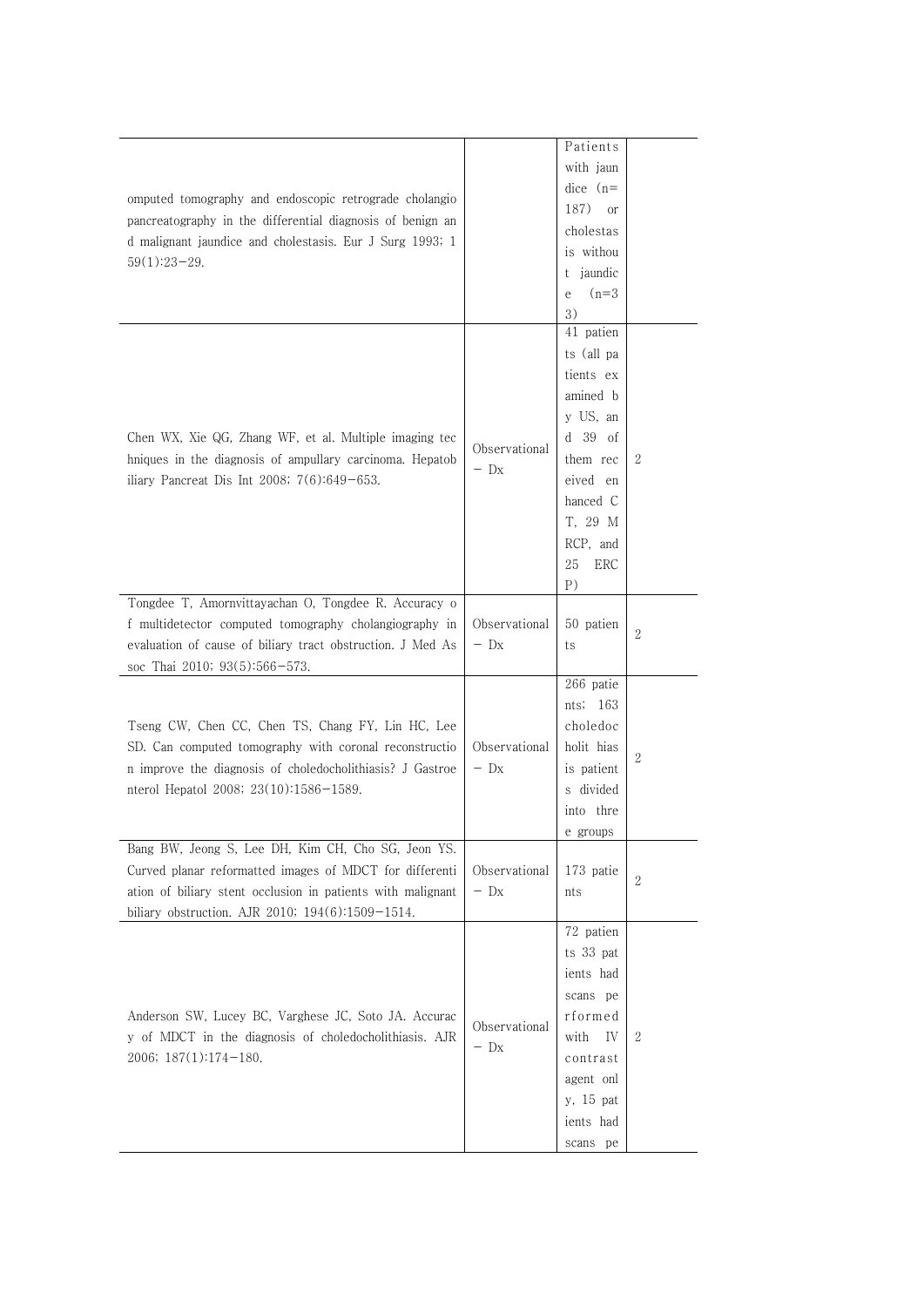|                                                            |               | rformed             |                |
|------------------------------------------------------------|---------------|---------------------|----------------|
|                                                            |               | without I           |                |
|                                                            |               | V<br>contra         |                |
|                                                            |               | st<br>agent         |                |
|                                                            |               | only, $24$          |                |
|                                                            |               | had studi           |                |
|                                                            |               | with                |                |
|                                                            |               | es                  |                |
|                                                            |               | and with            |                |
|                                                            |               | out an I            |                |
|                                                            |               | V contra            |                |
|                                                            |               | st agent            |                |
| Choi YH, Lee JM, Lee JY, et al. Biliary malignancy: valu   |               | 42 patien           |                |
| e of arterial, pancreatic, and hepatic phase imaging with  | Observational | ts; $2 \text{ ind}$ |                |
| multidetector-row computed tomography. J Comput Assis      | $-$ Dx        | ependent            | 2              |
| t Tomogr 2008; 32(3):362-368.                              |               | observer            |                |
|                                                            |               | S                   |                |
| Park HS, Lee JM, Choi JY, et al. Preoperative evaluation   |               | 27 patien           |                |
| of bile duct cancer: MRI combined with MR cholangiopan     | Observational | ts; $2$ ind         |                |
|                                                            |               | ependent            | 2              |
| creatography versus MDCT with direct cholangiography.      | $-$ Dx        | reviewer            |                |
| AJR 2008; 190(2):396-405.                                  |               | S                   |                |
| Aube C, Delorme B, Yzet T, et al. MR cholangiopancreat     |               |                     |                |
| ography versus endoscopic sonography in suspected com      | Observational | 47 patien           |                |
| mon bile duct lithiasis: a prospective, comparative study. | $-$ Dx        | ts                  | $\overline{2}$ |
| AJR 2005; 184(1):55-62.                                    |               |                     |                |
| Choi JY, Lee JM, Lee JY, et al. Navigator-triggered isot   |               |                     |                |
| ropic threedimensional magnetic resonance cholangiopancr   |               |                     |                |
| eatography in the diagnosis of malignant biliary obstructi | Observational | 23 patien           | $\overline{2}$ |
| ons: comparison with direct cholangiography. J Magn Res    | $-$ Dx        | ts                  |                |
| on Imaging 2008; 27(1):94-101.                             |               |                     |                |
|                                                            |               | 70 patien           |                |
|                                                            |               | ts MRCP             |                |
|                                                            |               |                     |                |
|                                                            |               | performe            |                |
|                                                            |               | d in all p          |                |
|                                                            |               | atients a           |                |
| Maurea S, Caleo O, Mollica C, et al. Comparative diagno    |               | bdominal            |                |
| stic evaluation with MR cholangiopancreatography, ultraso  | Observational | US: 55 p            |                |
| nography and CT in patients with pancreatobiliary diseas   | $-$ Dx        | atients             | $\overline{2}$ |
| e. Radiol Med 2009; 114(3):390-402.                        |               | (g r o u p          |                |
|                                                            |               | 1) multis           |                |
|                                                            |               | lice CT:            |                |
|                                                            |               |                     |                |
|                                                            |               | 37 patien           |                |
|                                                            |               | ts (group           |                |
|                                                            |               | 2)                  |                |
| Williams EJ, Green J, Beckingham I, Parks R, Martin D,     | Review/Other  |                     |                |
| Lombard M. Guidelines on the management of common bi       | $-$ D x       | N/A                 | 1              |
| le duct stones (CBDS). Gut 2008; 57(7):1004-1021.          |               |                     |                |
|                                                            |               |                     |                |
| Oto A, Ernst R, Ghulmiyyah L, Hughes D, Saade G, Chal      | Review/Other  | 18 pregn            |                |
| jub G. The role of MR cholangiopancreatography in the e    | $-$ Dx        | ant patie           | $\overline{4}$ |